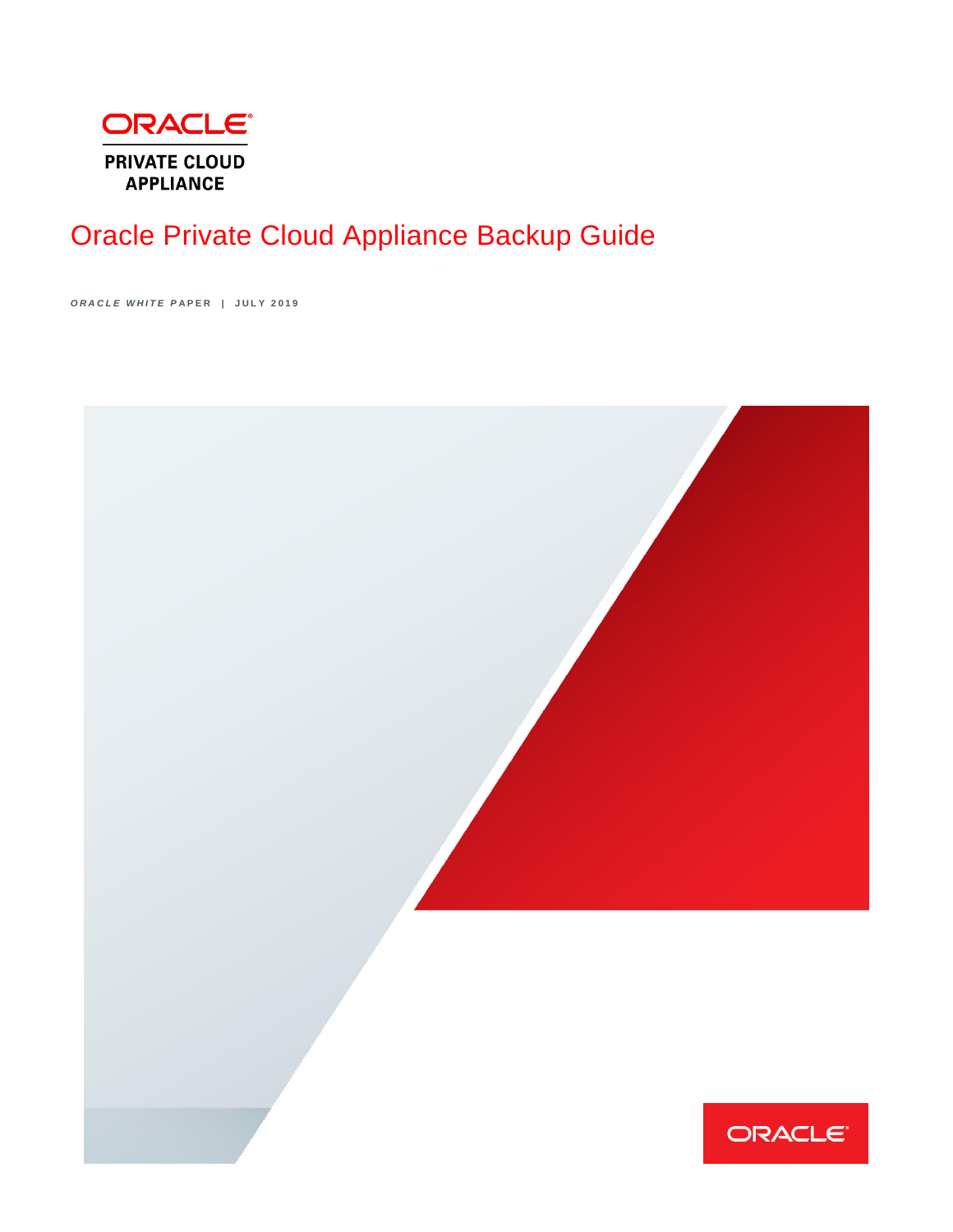| Introduction                                         | $\mathbf 1$    |  |
|------------------------------------------------------|----------------|--|
| Scope                                                | $\mathbf 1$    |  |
| <b>Private Cloud Appliance Availability Concepts</b> | $\mathbf 1$    |  |
| Architecture and Components                          | $\overline{2}$ |  |
| <b>Management Nodes</b>                              | $\overline{2}$ |  |
| <b>Compute Nodes</b>                                 | $\overline{2}$ |  |
| Network Infrastructure                               | 3              |  |
| Storage                                              | $\overline{4}$ |  |
| Data Backup Categories                               | 5              |  |
| Internal Backup                                      | 6              |  |
| Exporting Internal Backup Data to External Storage   | $\overline{7}$ |  |
| Oracle VM Repositories and Backup Data               | $\overline{7}$ |  |
| Repository Locations and Types                       | $\overline{7}$ |  |
| Storage Array Snapshot, cloning, and replication     | 11             |  |
| Conclusion and further reading                       |                |  |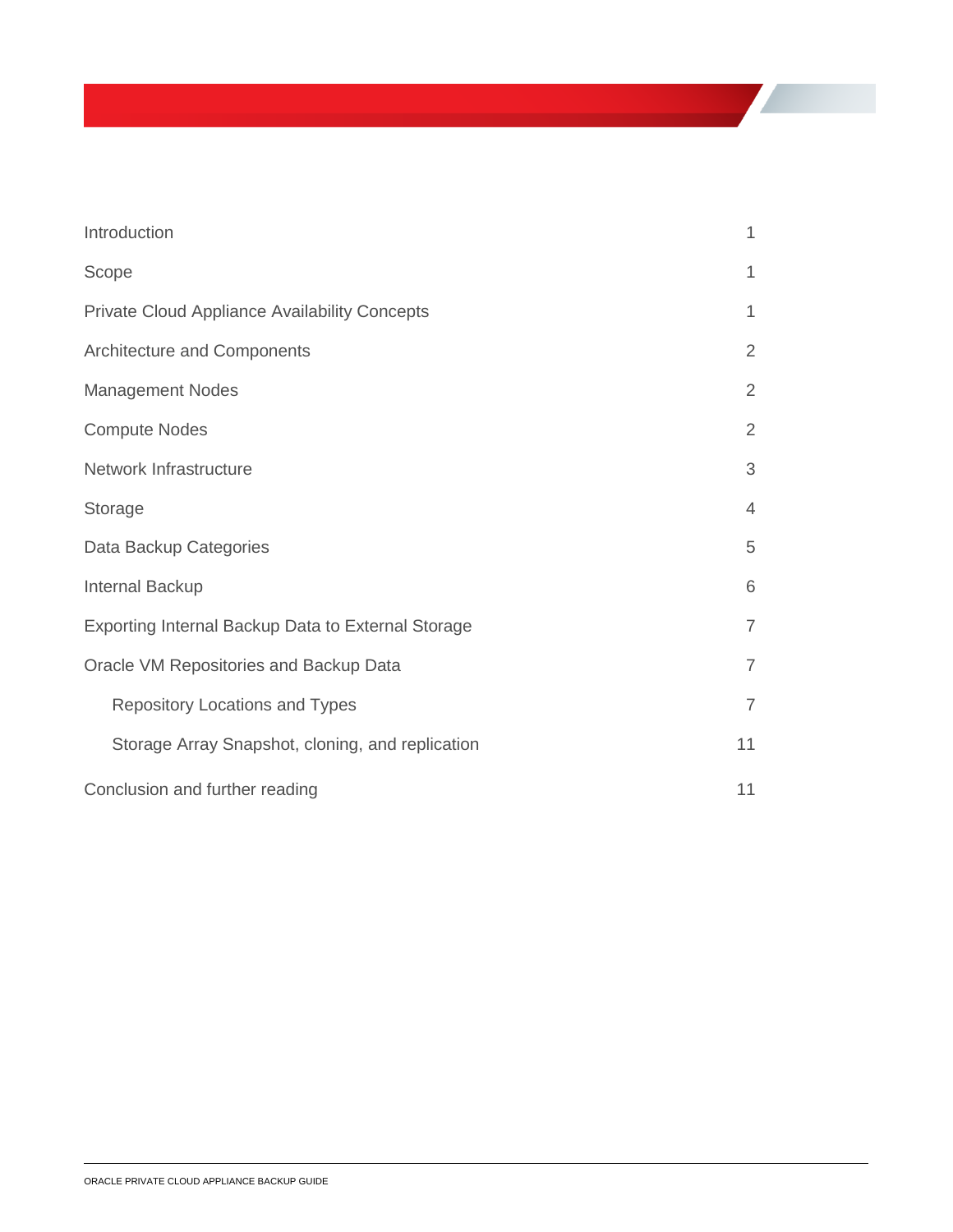# <span id="page-2-0"></span>Introduction

The Oracle Private Cloud Appliance (PCA) is an integrated hardware and software system designed to reduce infrastructure complexity and deployment time for virtualized workloads in private clouds. It is a complete platform for a wide range of application types and workloads, with built-in compute, storage and networking. PCA automatically discovers components and configures them to work with one another, reducing design and administrative effort, eliminating potential errors, and speeding time to application deployment. It enables virtualization life cycle management using Oracle VM.

This document reviews Private Cloud Appliance architecture, describes automated internal system backups of software components, and describes how to backup data, including PCA system data, Oracle VM repositories and database, and virtual machine contents.

## <span id="page-2-1"></span>Scope

This document covers backing up data on the Private Cloud Appliance (PCA). The Private Cloud Appliance software stack consists of the Private Cloud Appliance Controller, Oracle VM Manager and their repository and data objects. PCA system data is located on the built-in (internal) ZFS storage appliance. Virtual machine data also resides on the ZFS appliance and on optional external storage. This document is intended for use with Private Cloud Appliance 2.3.1 and later. Starting in July 2019, this document contains content for the Oracle PCA X8 and PCA release 2.4.1, which provides enhanced compute, storage and network features.

Because the Private Cloud Appliance is an engineered system and managed as a unit, infrastructure data restore (as distinguished from user data in VMs) is restricted to specific use-cases. Oracle Support should be contacted to help restore system infrastructure data. Virtual machine data generally resides in Oracle VM storage repositories and is in most regards backed up the same way on PCA as on non-engineered systems running Oracle VM. PCAspecific considerations are described below.

# <span id="page-2-2"></span>Private Cloud Appliance Availability Concepts

The Private Cloud Appliance (PCA) has redundant management, compute, network and storage components to ensure that failure of any single component does not affect overall system availability. PCA takes automated internal backups of key infrastructure data to capture configuration and system state. These measures protect against individual hardware component failures and accidental deletion or data corruption. This document will discuss the different types of data and how they are backed up.

Internal backups do not protect against catastrophic failures such as lost power or system damage, so this document also discusses how to backup data to storage external to the PCA system. Taking regular backups is part of standard operating procedures for all production systems.

The Private Cloud Appliance contains a ZFS storage appliance residing on the PCA internal networks. This ZFS appliance serves as the PCA "system disk" and as the default location for Oracle VM data. Data must be copied from the ZFS appliance using hosts that are on both datacenter and internal PCA networks. The recommended method is to replicate ZFS shares to an external ZFS storage appliance using the ZFS appliance share replication feature. Alternatively, data can be copied to external storage using a bastion host based on the PCA management nodes, an appliance VM, or a compute node with a custom host network.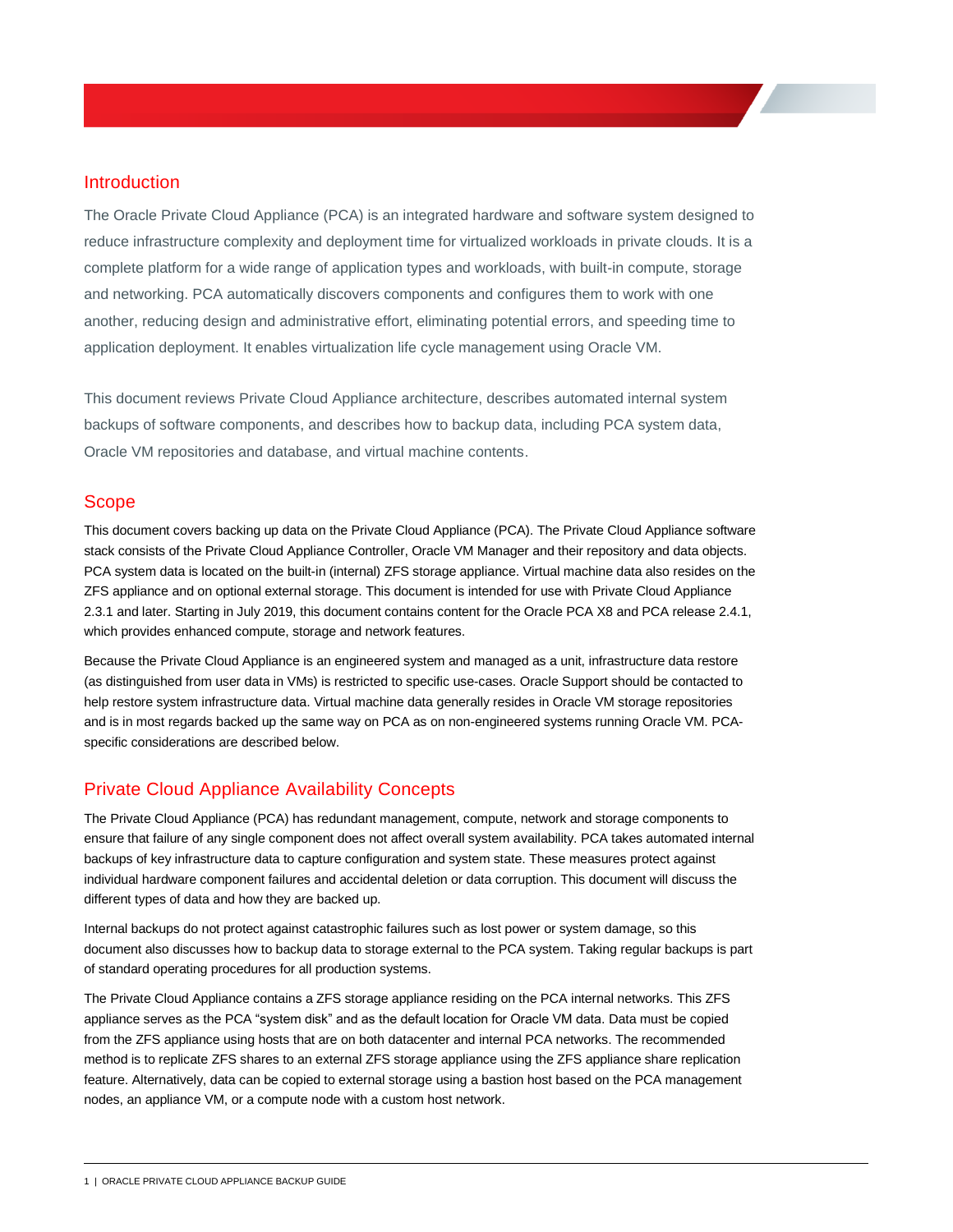Oracle recommends that critical systems be protected using disaster recovery (DR) practices and technologies. An example of this is a PCA system located at a different site, with content kept up to date with changes made on the primary system. That would provide standby capability in the event of failure of the primary system. Disaster Recovery for Oracle VM 3, including PCA, is described in the whitepaper "Oracle VM 3: Implementing Oracle VM DR Using Site Guard" at<https://www.oracle.com/a/tech/docs/sn21305-siteguard-ovm-dr-whitepaper.pdf>and in MOS note "Oracle VM 3: Getting Started with Disaster Recovery (Doc ID 1959182.1)".

# <span id="page-3-0"></span>Architecture and Components

This section summarizes the architecture of the Private Cloud Appliance. For further information, please consult the *Oracle Private Cloud Appliance Release 2.4 Administrator's Guide* for PCA systems based on the PCA X8 rack, and the *Oracle Private Cloud Appliance Release 2.3 Administrator's Guide* for PCA systems based on the PCA X5 rack and earlier. Documentation is a[t https://www.oracle.com/technetwork/server-storage/private-cloud](https://www.oracle.com/technetwork/server-storage/private-cloud-appliance/documentation/index.html)[appliance/documentation/index.html](https://www.oracle.com/technetwork/server-storage/private-cloud-appliance/documentation/index.html)

## <span id="page-3-1"></span>Management Nodes

The heart of each Private Cloud Appliance is a pair of dedicated management nodes, arranged in an active/standby cluster for high availability. Both servers can run the same services and have equal access to the system configuration, but one operates as the master while the other is in standby mode. The standby node automatically takes over if a failure occurs. The master node runs the full set of services, in particular Oracle VM Manager, the PCA Controller, the Dashboard, failover, and other system services. These services are briefly unavailable during a failover. This does not affect Oracle VM Server or virtual machine operation on the compute nodes, which continue without interruption. The standby node runs a subset of services until it is promoted to the master role, at which time the previous master node assumes the standby role..

Management nodes boot off local disks, arranged in RAID pairs for media resiliency, and access all system-wide data stored on the built-in Oracle ZFS Storage Appliance. The master role is determined via OCFS2 Distributed Lock Management on an iSCSI LUN which both management nodes share on the Oracle ZFS Storage Appliance. The management node that acquires the lock assumes the master role.

Management nodes access the Private Cloud Appliance internal networks using pre-defined network addresses, and access customer datacenter networks via addresses defined by the system administrator at install time. Each management node has an IP address on the customer datacenter network, and a virtual IP (VIP) address is assigned to the node currently owning the master role. This provides external connectivity between management nodes and the customer network for browser access to the Private Cloud Appliance Dashboard and Oracle VM Manager, and for data transfer. The process for assigning these addresses is described in the Installation Guide.

# <span id="page-3-2"></span>Compute Nodes

Oracle Server X8-2, X7-2, X6-2, X5-2, X4-2 or X3-2 compute nodes in the Private Cloud Appliance constitute the virtualization platform. The specific server type depends on which generation PCA this is. Compute nodes run Oracle VM Server and provide processing power and memory capacity for virtual machines under Oracle VM Manager's control.

An automated provisioning process orchestrated by the active management node configures compute nodes into the Oracle VM environment. Private Cloud Appliance software installs Oracle VM Server software on each compute node, defines their network configurations, and places all compute nodes into an Oracle VM server pool. Starting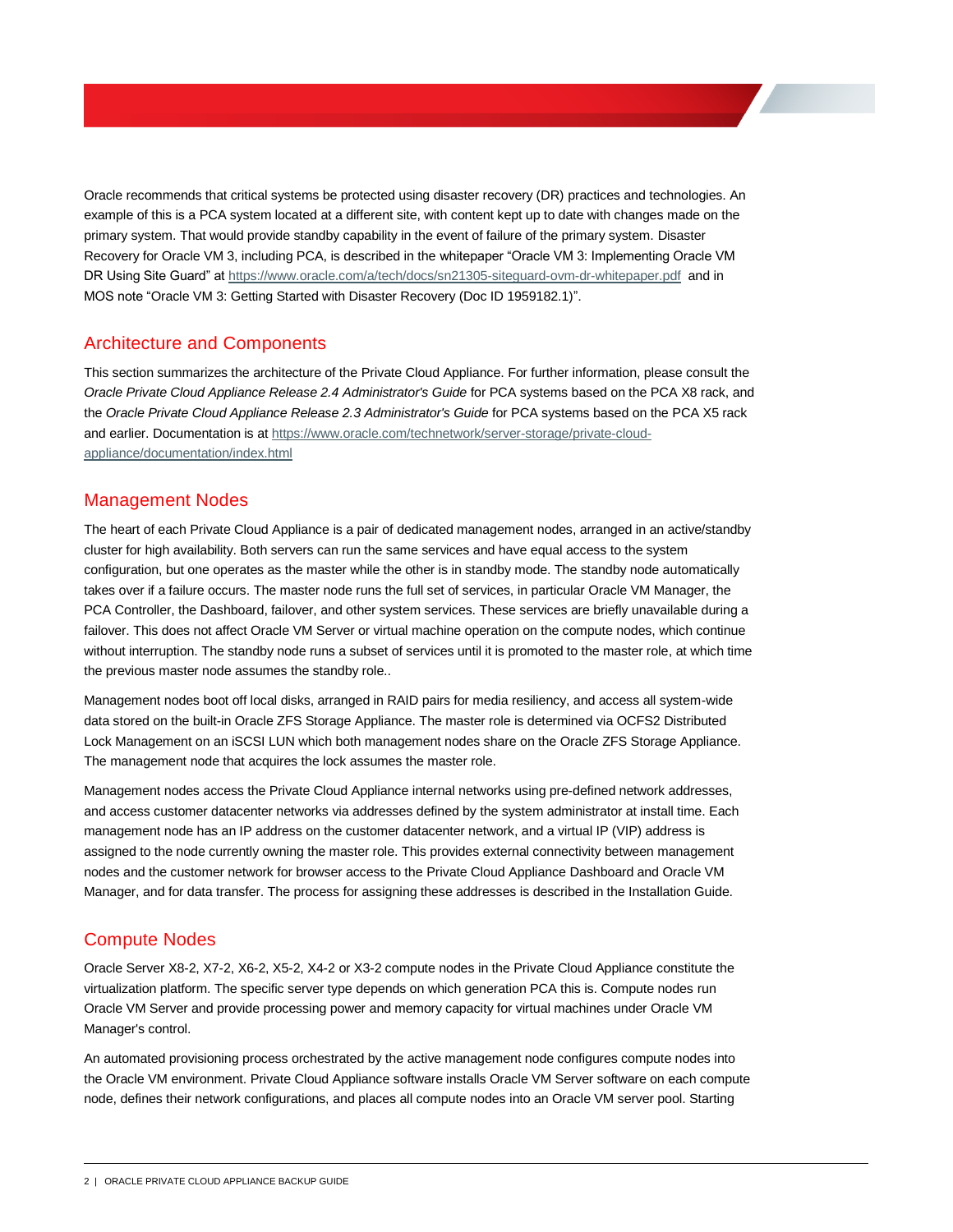with PCA 2.2, administrators can define "tenant groups", which isolate compute and storage resources in separate Oracle VM server pools that can be assigned to different customers.

Each compute node has local storage to host the Oracle VM Server boot environment. Local disk capacity can optionally be used as Oracle VM repositories for virtual machines running exclusively on that compute node, and can be used for applications that do not require being able to run on another compute node. This is not a typical use case, and virtual disks typically reside in shared repositories as described in the section on storage, below.

## <span id="page-4-0"></span>Network Infrastructure

The Private Cloud Appliance relies on "wire once" Software Defined Networking (SDN) that permits multiple isolated virtual networks to be created on the same physical network hardware components. The appliance uses redundant physical network hardware components, pre-cabled at the factory, to help ensure continuity of service in case a failure should occur.

The PCA uses private, "internal" networks that are not exposed to the customer's datacenter network. This provides isolation, security, and the ability to use pre-defined IP address ranges for each networked component without conflict with existing datacenter network addresses. Internal networks are used for the appliance management, storage access, and inter-VM communication. Every PCA rack component has a predefined IP address, and Oracle storage, management and compute nodes have a second IP address for Oracle Integrated Lights Out Manager (ILOM) connectivity.

The Private Cloud Appliance rack also provides external network access for connectivity to a datacenter's networks. The PCA is connected to the datacenter network via a pair of next-level switches, also referred to TOR (top of rack) switches. This provides resiliency against a single point of failure. Software Defined Networks (SDN connect virtual machines and bare metal servers to networks, storage and other virtual machines, maintaining the traffic separation traditionally provided by hard-wired connections and exceeding their performance.

Compute nodes connect to the internal networks and to the customer datacenter networks. Oracle VM Server on each compute node communicates over Private Cloud Appliance internal networks for management, storage, heartbeat and live migration. By default, compute nodes do not have IP addresses on the customer datacenter network, which increases their isolation and reduces attack surface. Custom networks can be created to give compute nodes IP addresses on the customer network, for additional bandwidth, traffic separation, and to present Ethernet-based storage to each compute node,.

Guest virtual machines access the customer datacenter network using an Oracle VM network named "default\_external" on PCA 2.4.1, and "vm\_public\_vlan" on previous releases. An additional virtual machine network named "default internal" on PCA 2.4.1 and "vm private" on previous releases is internal to the Private Cloud Appliance and used for private, high-performance, low-latency network traffic between virtual machines. Both internal and external networks can be used with VLANs for network separation to isolate VMs from one another. These networks are pre-defined in Oracle VM Manager with the "Virtual Machine" function (also called a "channel") - indicating they are used for guest VM TCP/IP traffic and not cluster management, storage, or live migration. This ensures that guest VMs do not see infrastructure network traffic.

The preceding networks are the ones administers usually work with, for creating connectivity for virtual machines. Additional SDNs, based on the version of Private Cloud Appliance, are automatically configured during the initialization process. During the installation process, the administrator assigns three reserved IP addresses from the data center (public) network range to the management node cluster of the Private Cloud Appliance: one for each management node, plus a Virtual IP owned by whichever management node is currently the master. The Virtual IP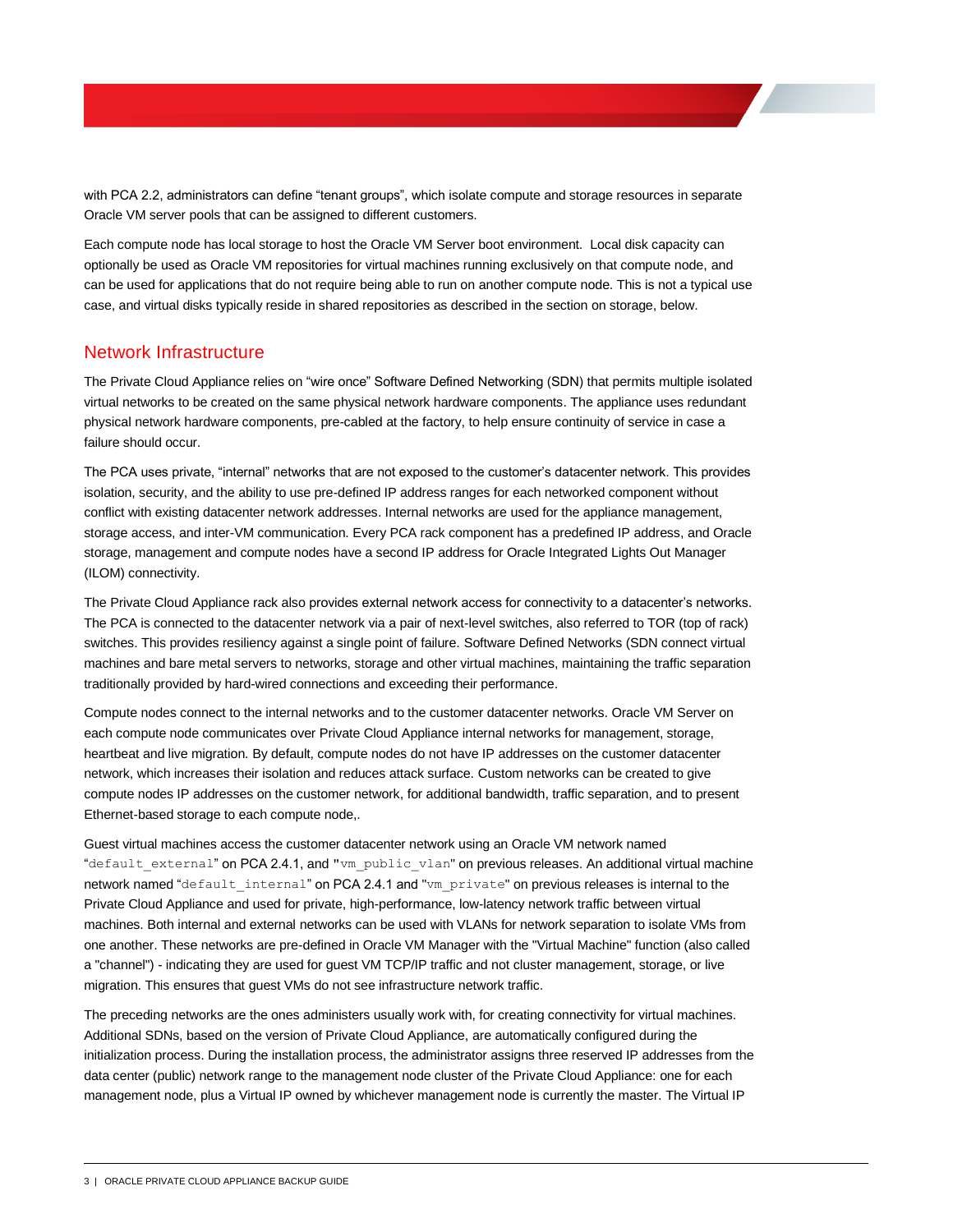is used to connect to the master management node's web server, which hosts both the Private Cloud Appliance Dashboard and the Oracle VM Manager web interface.

Configuration data for these essential network infrastructure components is backed up by the PCA's automatic internal backup process as described in the section "Private Cloud Appliance Internal Backup".

# <span id="page-5-0"></span>**Storage**

The PCA comes with built-in storage, using the Oracle ZFS Storage Appliance. This "internal ZFS" contains PCA system data, and serves as a 'system disk' for the entire PCA. It also contains a default Oracle VM repository to store VM disk images and templates. Backing up the internal PCA repository is similar to backing up any Oracle VM repository. The internal ZFS is on PCA private networks and not exposed to the customer's Ethernet network. Steps to back it up to external storage are described below.

PCA supports compute node connection to external storage for Oracle VM repositories and LUNs presented to virtual machines. Starting with PCA 2.4.1, the internal ZFS is a high-performance, high capacity storage array that can be used for demanding applications. In PCA versions prior to X8-2, the internal ZFS was a small capacity device suitable for moderate performance and capacity requirements and primarily functions as the PCA system disk. External storage was recommended for scale and performance. External storage can be used with PCA 2.4.1, but PCA now provides more scalability. Oracle staff can help size storage to meet application requirements.

Guest virtual machines generally use virtual disks from a repository. VMs can also use presented directly to the VM for optimized performance. These are described as "physical disks" in Oracle VM documentation, and appear to the VM as local disks. Virtual machines can additionally connect to a datacenter's networked storage based on Object, NFS, CIFS or iSCSI protocols. This is done under virtual machine operating system control just as with physical server environments, and is transparent to PCA or Oracle VM operation..

# PCA ZFS Storage

Compute and management nodes boot off their own local disks and access system-wide data stored on the ZFS appliance. The ZFS appliance provides storage space for the Private Cloud Appliance software, including the Oracle VM Manager, and OS boot images for network-installing compute nodes. It also contains backup copies of the configuration data for every system component. Compute and management nodes access the ZFS appliance via the storage network described previously. This network is private to the appliance, and provides high performance, isolation, and security.

The Oracle ZFS Storage Appliance contains two clustered storage heads for redundancy, so data remains available even if a head fails. Data is arranged in a redundant configuration that is optimized for hardware fault tolerance, detects and corrects data errors, and can tolerate media failures without data loss. Cache and log SSD devices are used to improve performance. This provides a balance between performance, available space, and redundancy for data protection.

The storage pool contains projects named OVCA (from the original product name) and OVM, with predefined iSCSI LUNs and NFS file systems. The OVCA project contains all LUNs and file systems used by the PCA software. The most significant of these are:

**»** LUNs:

**»** Locks - used exclusively for cluster locking of the two management nodes. The two nodes contend for the lock to determine which assumes the master role.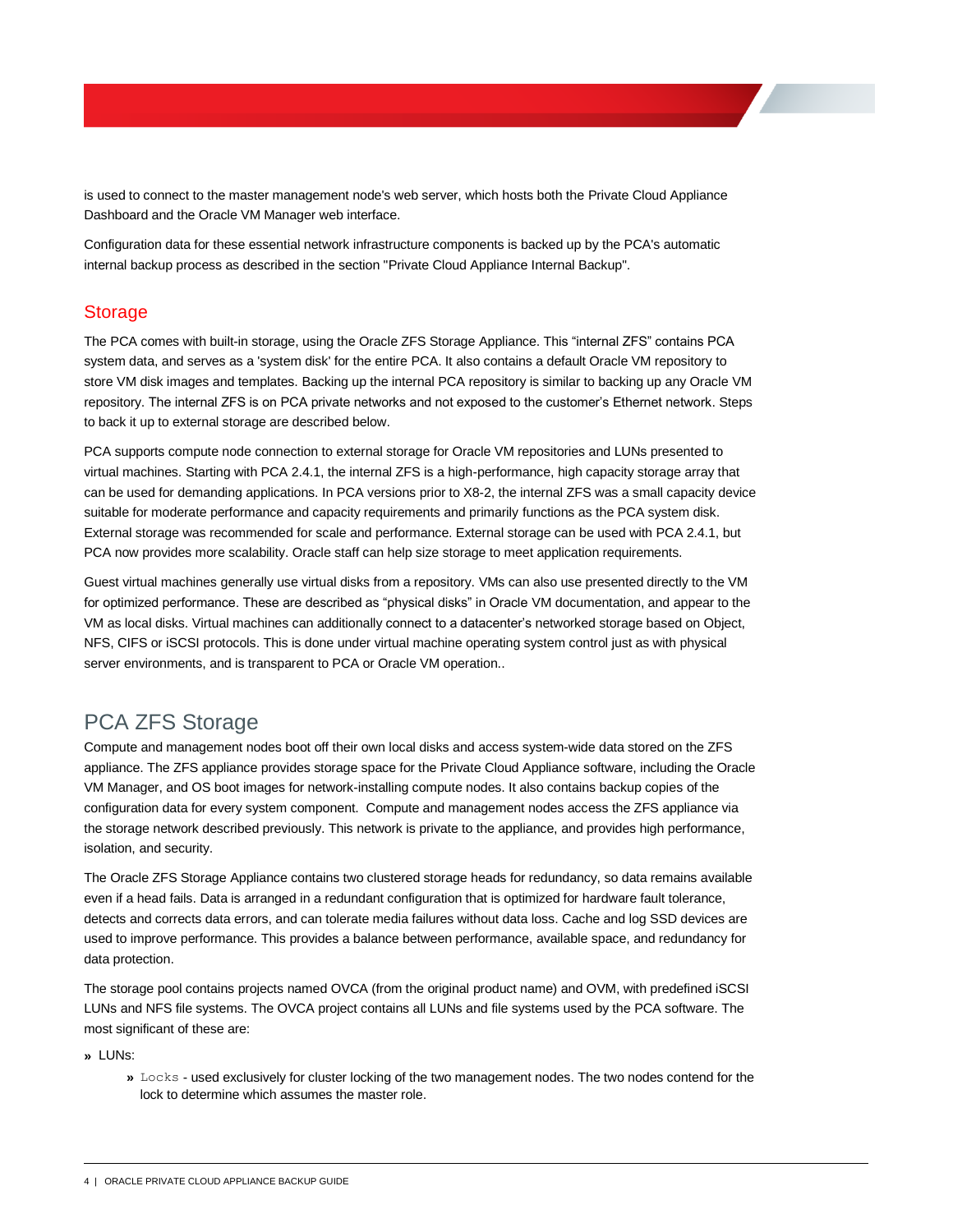- **»** File systems:
	- **»** MGMT\_ROOT used for storage of all files specific to the Private Cloud Appliance, and mounted via NFS on each management node at /nfs/shared\_storage. Its contents and backup are described below.

The OVM project contains all LUNs and file systems used by Oracle VM. The iSCSI LUNs are automatically deployed for use by Oracle VM, and the file systems are made available for customers preferring NFS. The default LUNs and file systems are shown below:

#### **»** LUNs:

- **»** iscsi\_repository1 the LUN for the default Oracle VM storage repository Rack1-Repository
- **»** iscsi\_serverpool1 the LUN for the server pool file system used for the Oracle VM clustered server pool Rack1\_ServerPool. Additional LUNs are defined automatically when PCA tenant groups are created. Each tenant group consists of a server pool and related pool file system.
- **»** File systems:
	- **»** nfs\_repository1 available to be used as an additional Oracle VM storage repository in case NFS is preferred over iSCSI.
	- » nfs serverpool1 available for a server pool file system for an Oracle VM clustered server pool. In practice unused since a pool file system is automatically allocated on an iSCSI LUN when a tenant group is created.

Broadly speaking storage for the PCA falls into two categories: storage used for Oracle VM repositories and pdisks, (often referred to as 'inside', 'back end, or 'repository'' storage) presented to Oracle VM Server on each compute node, and storage presented to VMs as shared storage (often referred to as 'outside', 'front-end', or 'shared' storage). As mentioned above, in the PCA X5-2 and earlier, Oracle recommends using external storage to increase performance, capacity and management.

Repository storage can be a ZFS storage appliance connected by InfiniBand or Ethernet, or other storage connected by Fibre Channel via a Fibre Channel switch, or NFS and iSCSI over a host network. The Private Cloud Appliance documentation describes how to attach and configure external storage. This storage is generally not made available directly to the VMs themselves as a segregation and security measure.

Shared storage is presented to VMs through their respective vNIC (virtual NIC) interfaces and must be located on a network accessible to the VMs. Virtual Machines can use the 10Gb Ethernet datacenter network (or in the case of X8-2 and the internal ZFS, an internal network) to connect to existing networked storage. Virtual machines can use Object, NFS, CIFS or iSCSI protocols just as if they were running on physical servers, without requiring administrative support from PCA or Oracle VM. Backup of external storage devices is identical to backup on non-PCA Oracle VM deployments.

# <span id="page-6-0"></span>Data Backup Categories

Data components on the Private Cloud Appliance have different backup and restore requirements, depending on their purpose, where they reside, and how they are created. For the highest level of data integrity, Oracle recommends using application aware backup technologies consistent with Oracle Maximum Availability Architecture (MAA), just as on physical servers. This leverages well-established backup and recovery practices, enables transactional awareness, provides data integrity superior to "crash consistency" and is more efficient than relying exclusively on virtual disk image backups.

**»** Private Cloud Appliance system data containing system state and configuration for PCA itself. This data is backed up internally from PCA and Oracle VM components (including Oracle VM Manager MySQL backup and ZFS Storage Appliance configuration) to a directory on the internal ZFS appliance. This protects from accidental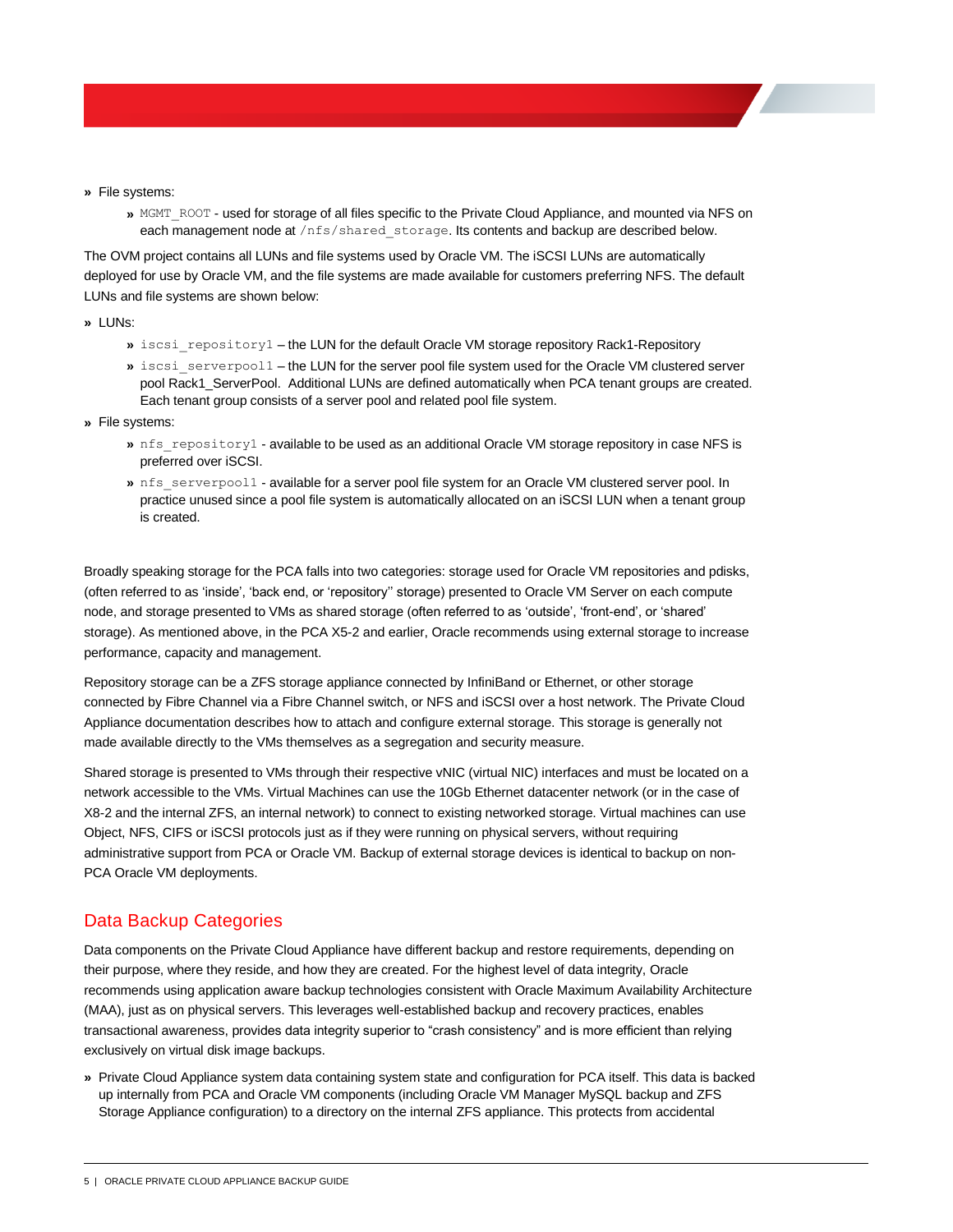removal or corruption of the backed up components, but not loss of the ZFSSA. A few simple commands can copy data to external storage (illustrated below). It is expected that Oracle Support would assist in any restore operation to ensure the Private Cloud Appliance is in a consistent state.

- **»** Compute nodes run Oracle VM Server and have local per-node storage presented to Oracle VM as local storage repositories. Local repositories are not accessible by other servers and are not backed up. Oracle VM Serve7r system data is recreated when a node is re-provisioned so backing it up is not required. However, local storage repositories contents are not preserved if the node is re-provisioned, and should be copied using documented Oracle VM repository backup procedures, or by moving a VM from the local repository to a different repository in the PCA.
- **»** Virtual machine data resides in repositories that contain virtual machine metadata, virtual disk image files, and pre-built virtual machines in the form of assemblies and templates. It may also include LUNs presented directly to virtual machines (referred to as "physical disks" in Oracle VM documentation). This data can be backed up and restored by the customer using documented Oracle VM recovery practices. Guest virtual machines are on the datacenter network, and can be backed up by scripts or backup products exactly as if they were physical machines using existing backup methods from Oracle and third party vendors. This can be used in addition to backing up entire virtual disk images for MAA-consistent data integrity.
- **»** The Oracle ZFS Storage Appliance is the storage location for the above data categories, except for local repositories on each compute node and the optional external storage. Backing up ZFS storage appliance contents is the primary mechanism for backing up PCA.

# <span id="page-7-0"></span>Internal Backup

The configuration data of all components within Private Cloud Appliance is automatically backed up and stored on the Oracle ZFS Storage Appliance in compressed archives. Backup archives are named with a timestamp based on when the backup is run to make it easy to identify backup dates. A crontab entry on the active management node starts a backup job every day at 9am and 9pm.The primary purpose of this backup data is to be restored in case of emergency, in coordination with Oracle Support.

Backups are stored on the MGMT\_ROOT filesystem on the Oracle ZFS Storage Appliance and are accessible on each management node at /nfs/shared\_storage/backups. The backup process creates a compressed tar file named with the timestamp for the current backup job. For example, the backup taken at 9am on September 8, 2015, is named "2015\_09\_08-09.00.01.tar.bz2". The compressed tar file contains several subdirectories, including:

- **»** ovca: contains the configuration information relevant to the deployment of the management nodes such as the password wallet, the network configuration of the management nodes, configuration databases for the Private Cloud Appliance services, and DHCP configuration.
- **»** ovmm: contains the most recent backup of the Oracle VM Manager database, the source data files for the current database, and the UUID information for the Oracle VM Manager installation. The backup process for the Oracle VM Manager database is handled automatically from within Oracle VM Manager and is described in detail in the *Oracle VM Installation and Upgrade Guide* in the section *Oracle VM Manager MySQL Backup and Restore*
- **»** zfssa: contains all of the configuration information for the Oracle ZFS Storage Appliance as described in section *Configuration Backup* in the *Sun ZFS Storage Appliance Customer Service Manual*. Configuration data can be imported into the ZFS Storage Appliance and then restored to active state.

Other directories are in the archive files depending on the product release. The backup process collects data for each component in the appliance and stores it in a way that makes it possible to restore that component to operation in the case of failure. Note that there is no automated process to remove old backup tar files from

/nfs/shared\_storage/backups, so this directory will consume increased disk space over time, but still small relative to the ZFS appliance capacity. Customers should remove old files consistent with their retention policies.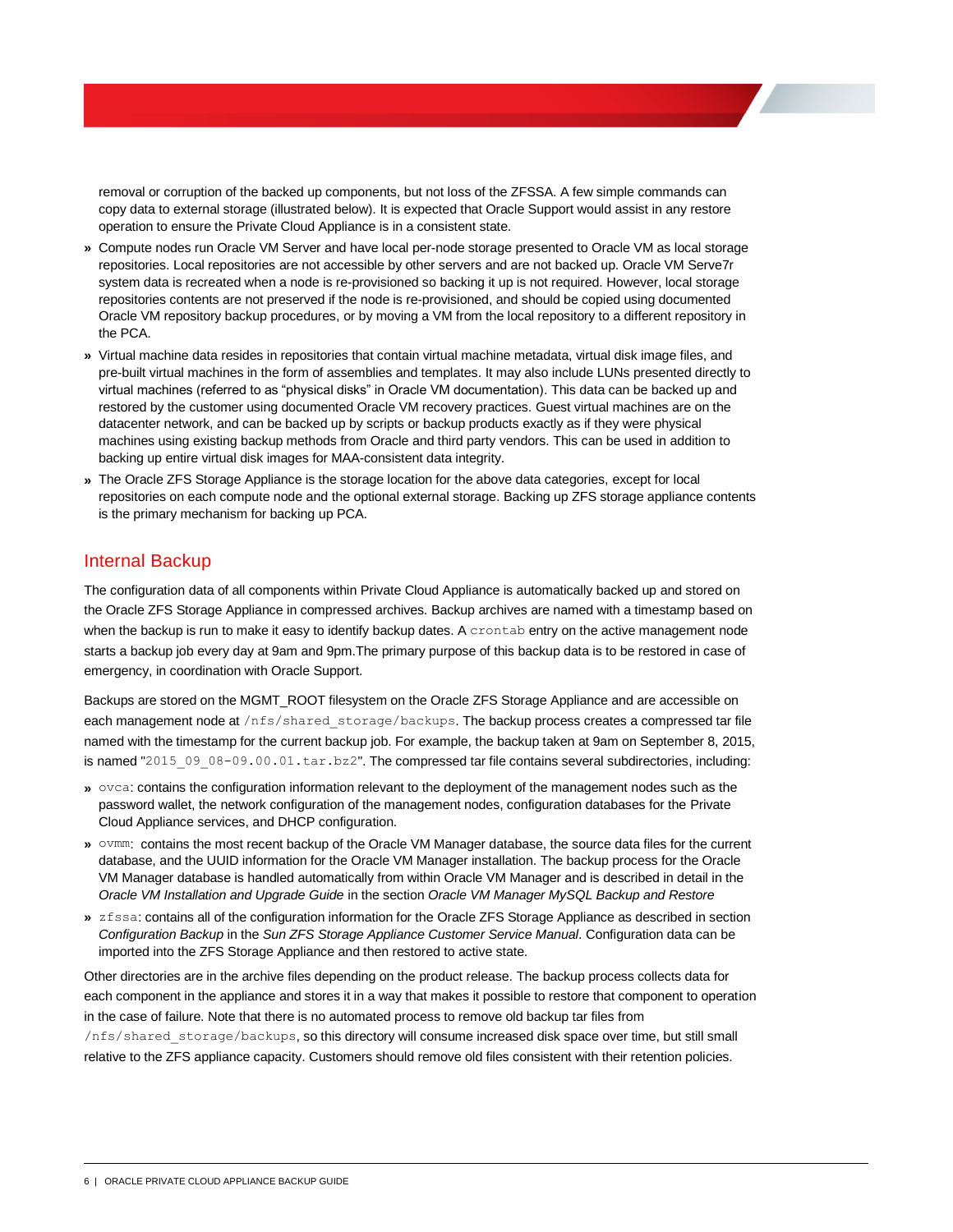Restore should be undertaken in conjunction with Oracle Support to ensure proper procedural steps are used. The exception to this rule is the ovmm subdirectory, which can be used to restore an Oracle VM Manager database using documented Oracle VM methods.

# <span id="page-8-0"></span>Exporting Internal Backup Data to External Storage

The previous section describes data stored on the PCA's ZFS Storage Appliance. This should be copied to external storage on a regular basis to handle a catastrophic loss that would make the storage appliance unavailable.

Backup data tar files can easily be copied from the management node with scp or rsync commands. For example, commands like the two below can be issued on an Oracle Linux or Oracle Solaris host on the customer network (assuming the public hostname for the management node is as shown below, and adjusting destination names):

# scp root@mn1.example.com:/nfs/shared storage/backups/2015 09 08\*bz2 .

# rsync -azP root@mn1.example.com:/nfs/shared storage/backups/ /home/pcabackups

This first command copies the internal backup created on September 8, 2015 (assuming the datacenter network hostname of the management node); the second command synchronizes the entire backup directory. Backups can also be initiated from the node by issuing a command like:

[root@ovcamn05r1 ~]# scp /nfs/shared\_storage/backups/\* backupuser@backuphost:

Alternatively, the management node could mount an NFS server on the datacenter network and simply copy the directory tree under /nfs/shared storage/backups/ onto it.

Another method is to add the Virtual Machine role to the management network defined in Oracle VM Manager, and create an appliance virtual machine with a virtual network interface on that network. This would let the appliance VM access the internal backup on the ZFS Storage Appliance and the Oracle VM repositories, while also having network access to the public datacenter network. This is described in MOS note "How to Create Service Virtual Machines on the Private Cloud Appliance by using Internal Networks (Doc ID 2017593.1)". The virtual machine would use methods similar to those described above, and would have the advantage of letting the customer choose their own management software, network MTU, and retaining customization over a PCA upgrade. Customers should evaluate the security and isolation implications of using a specially configured VM that has access to internal PCA data, and the possibility of accidentally providing virtual NICs on the management network to other VMs, versus using the management node for backup functions. Such a VM can enhance security compared to using the management node by being protected with firewalls and using the installation's authentication standards.

# <span id="page-8-1"></span>Oracle VM Repositories and Backup Data

The preceding section discussed infrastructure configuration data, including the Oracle VM Manager's MySQL backup. It is also important to backup Oracle VM Manager repositories, which contain virtual disks, templates, assemblies, and virtual machine descriptor files. Successful recovery of any Oracle VM environment requires backup and recovery of repositories. Most practices for backing up Oracle VM inside the Private Cloud Appliance are the same as in the general Oracle VM environment. For a full discussion of Oracle VM backup and recovery, please read the *Oracle VM User's Guide* and *the Oracle VM 3: Backup and Recovery Best Practices Guide*.

<span id="page-8-2"></span>Repository Locations and Types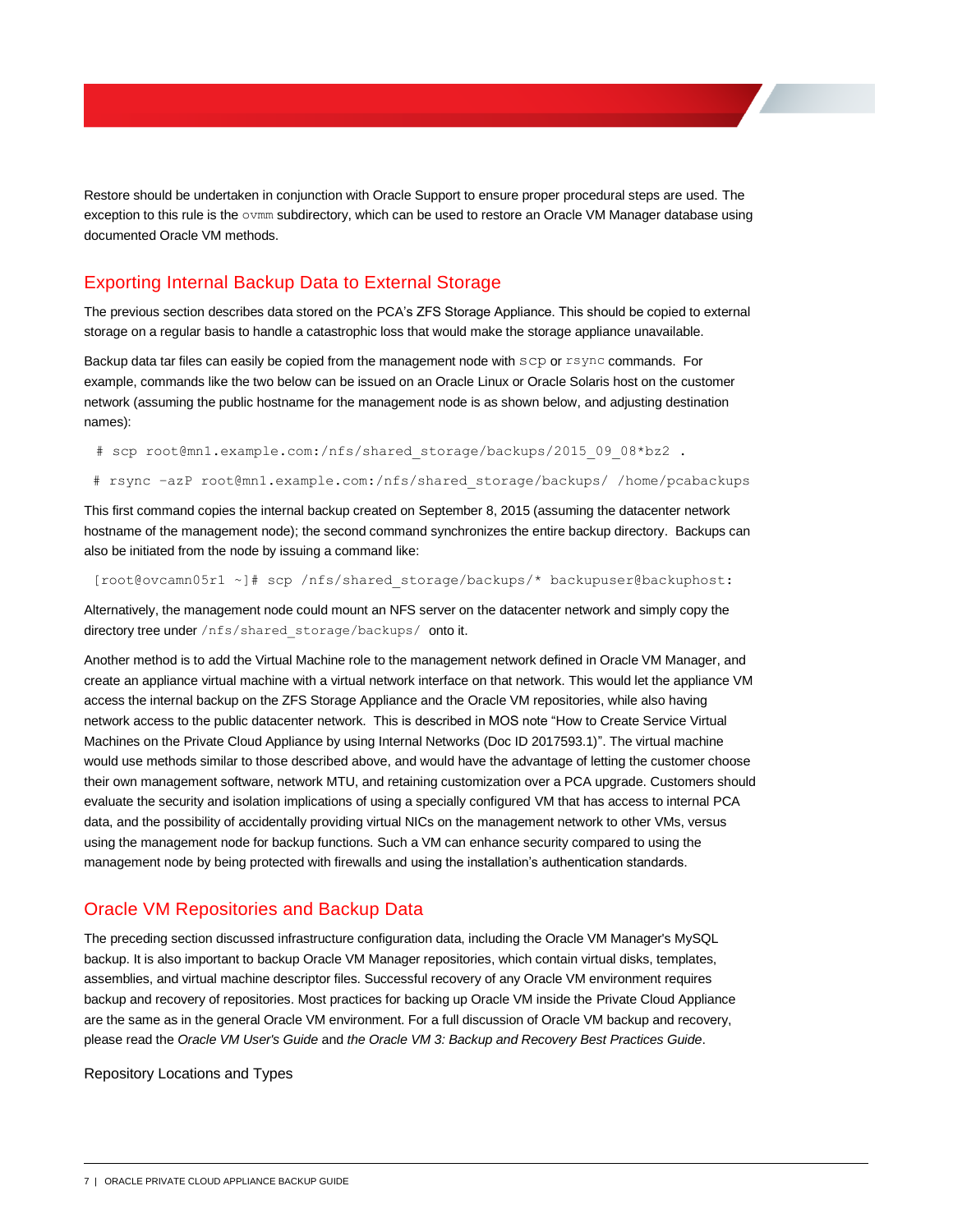The Private Cloud Appliance provisions an Oracle VM repository per PCA rack, named Rack1-Repository. The repository is available to all compute nodes on the PCA rack. This is the default internal ZFS repository for virtual disks, assemblies, ISO images, templates and virtual machine descriptions for VMs. Additional repositories would be created if tenant groups are deployed.

Contents on the internal ZFS appliance can be copied to external backup storage. In PCA prior to PCA 2.4, the internal ZFS contents can be replicated using the replication feature of the ZFS appliance to an InfiniBandconnected external ZFS. In PCA 2.4.1 and later, network connectivity can be added to the ZFS appliance to permit ZFS replication to an external Ethernet-connected ZFS appliance, even one potentially in a different geographical location. The replication feature, normally an additional license cost in the ZFS appliance is included for the ZFS internal to the PCA.

PCA can be connected to external storage, which permits using the customer's existing storage infrastructure and standard backup methodology. **Backing up repository data on external storage is identical to backing up Oracle VM repositories in non-PCA environments**.

The PCA system also creates local disk repositories on the internal disks of each compute node when the node is provisioned. This extends the disk capacity of the system by making use of approximately 800GB to 1TB of disk space remaining on each compute node's disks after Oracle VM Server is installed. The actual amount depends on whether the compute node is an X3-2 or a later model. As more compute nodes are installed, more disk capacity becomes available. Each local repository is named ovcacnXXrY-localfsrepo, where ovcacnXXrN is the name of the compute node (*XX* is the rack unit position, and *N* is the rack number).

Local repositories can only be used by virtual machines on the one compute node they are attached to, and become unavailable if the compute node fails. This potential single point of failure should be considered when deciding where to store virtual machine data. Virtual machine contents that can be recreated can be usefully kept there, improving the overall storage capacity of the PCA environment. Migrating or cloning VMs on these repositories to the internal ZFS will allow the clone or migrated image to be included with ZFS replication above.

# Virtual Machine and Repository Data Backup

Data can be protected at the file, virtual disk and virtual machine, and repository levels. Oracle recommends that application data on virtual disks be backed up on a file basis by the virtual machines when file level granularity and transactional semantics are needed. This can be done using application software, command line utilities or networked backup products just as on a bare metal physical system. This provides transaction and data integrity and permits application control. For example, a virtual machine running Oracle Database can use RMAN to copy its contents to an external backup destination. Virtual machines can also use third party backup vendor products to do file-level incremental backups to backup servers.

Application-level backup within a virtual machine is ideal for transaction-level control, but is not a substitute for backing up a VM's complete virtual disk images. VM level "online backups" can be made by cloning a VM using the Oracle VM Manager's user interface or CLI. Oracle VM supports "thin clones" of running VMs whose disks are on OCFS2 format iSCSI or fibre-channel LUNs repositories, which are used with PCA. Clones can be used as crashconsistent VM snapshots. Data integrity is ensured by taking VM clones when the VMs are not running. This does not provide protection against loss of a PCA system or a repository, but can protect against data corruption, or used to back out an OS or application change in the VM.

Repositories should be backed up to protect against storage loss or corruption. They can be backed up using ZFS share replication from one ZFS appliance to another, or by using block level replication features available with various enterprise-grade storage arrays. When any external storage array is used for Oracle VM contents, data can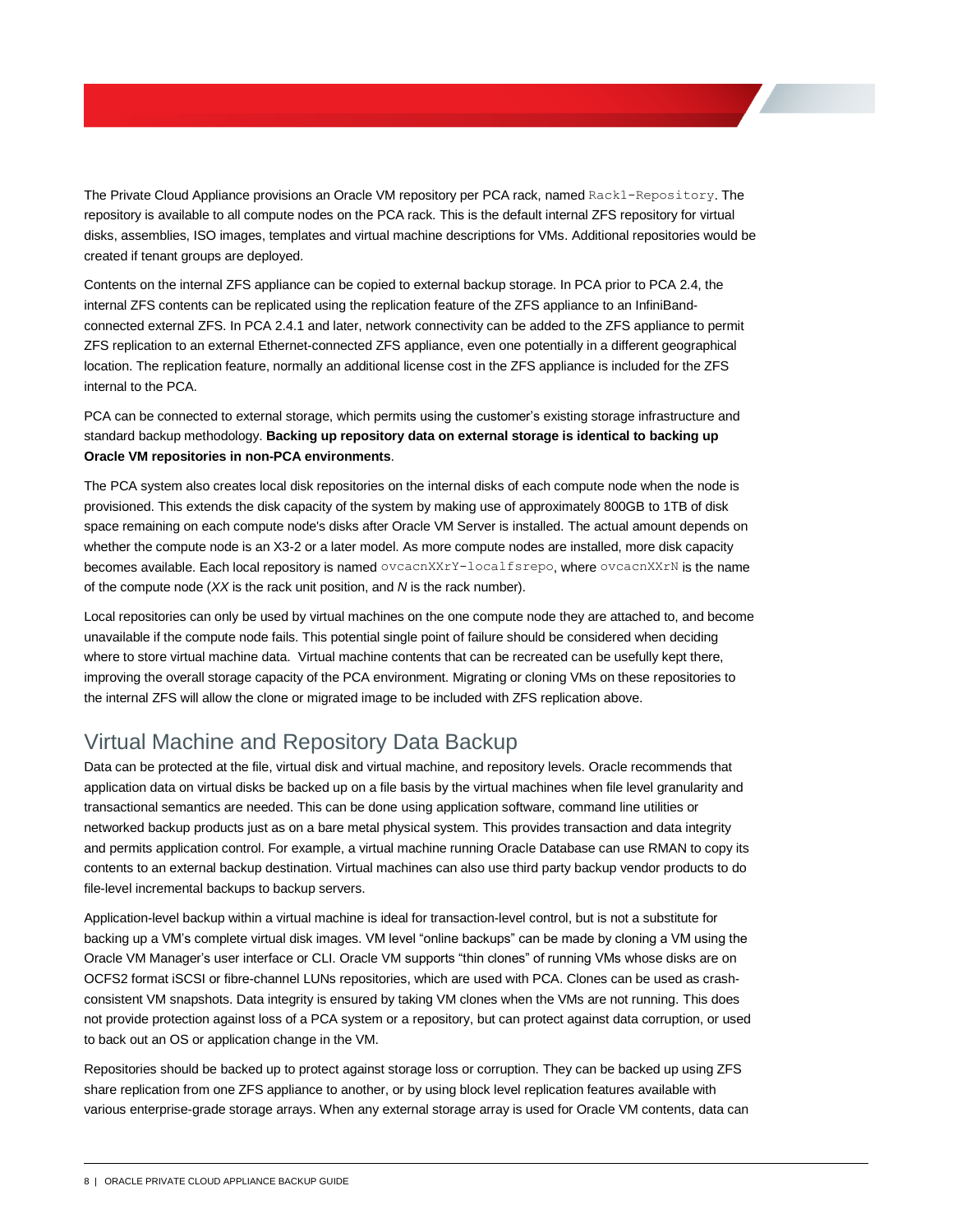be backed up using standard Oracle VM methods. Oracle recommends using ZFS replication to an external ZFS appliance as the best method to back up storage repositories.

When ZFS replication is not available, internal ZFS appliance repository data can be backed up using procedures in the Oracle VM User's Guide section "Enabling Storage Repository Back Ups". This creates an NFS share that exports a repository's contents. The mount is exported to a specified host from a compute node in the pool. A local repository is exported from the compute node owning it, and the shared repository can be exported by any compute node in the rack. The NFS share can be mounted on a bastion host, and virtual machine configured to the internal network as described previously at MOS note 2017593.1, or the management node, which has network access to the internet network available to the compute node, and to the customer's datacenter network. This can be done by performing the following steps:

First, navigate in the Oracle VM Manager User Interface to the Servers and VMs tab. Under Server Pools, expand Rack1-ServerPool to show the server names, and highlight one of the servers to select it. Then select Repository Exports from the Perspective view in the management pane as shown in Figure 3.



Figure 3. Oracle VM Repository Exports view

Next, click on the **interpret in the interpret a** repository export, which opens the following dialog. Select the repository to be exported, and the IP address or hostname of the host that will mount the NFS share. In this example, we use a management node, since it has network access to the compute nodes and to the datacenter network; it could also be a service virtual machine. Specify "ro, no root squash" to ensure a read-only mount that makes all of the repository files visible, as shown in Figure 4.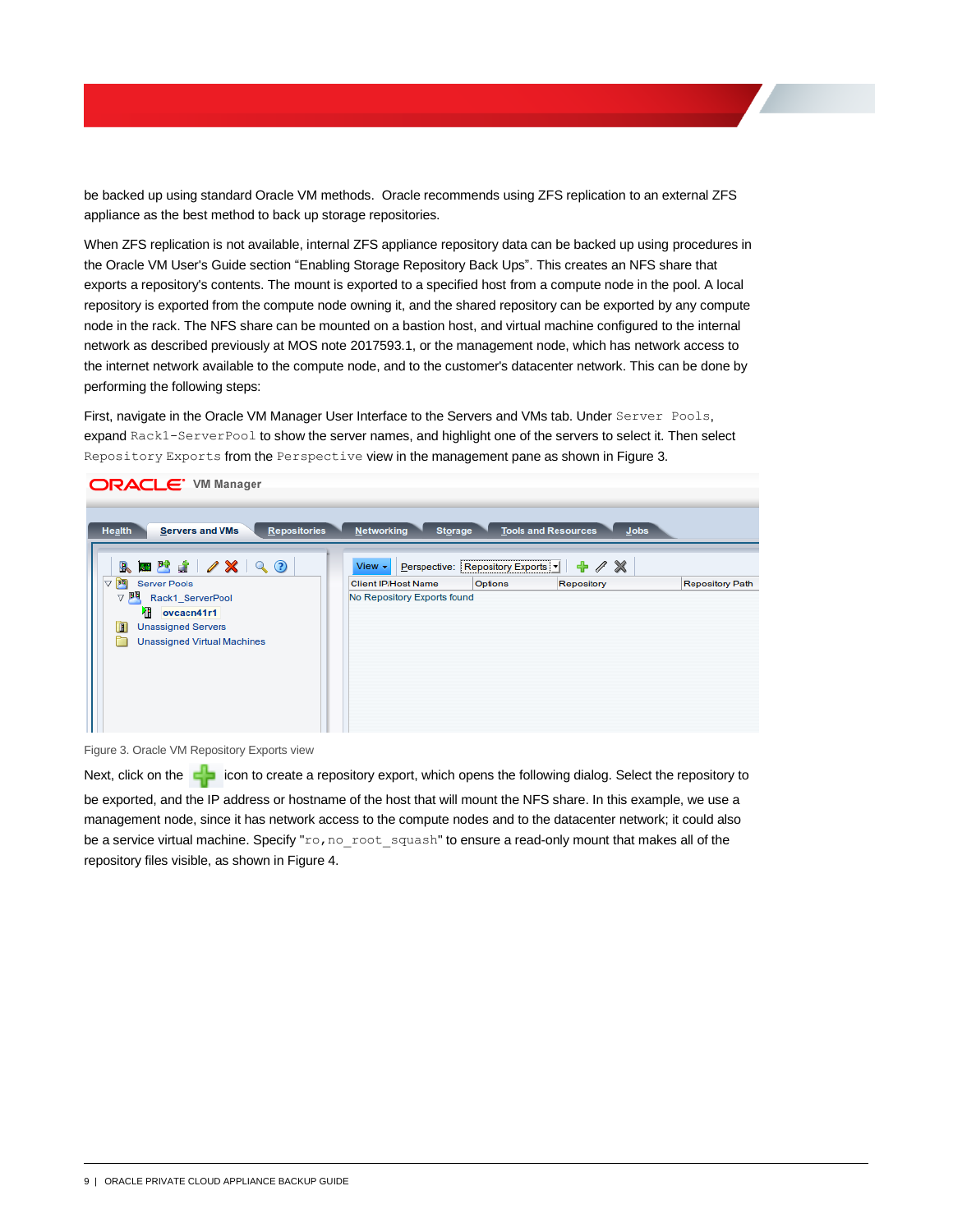| ← Create Repository Export         |                       |              |
|------------------------------------|-----------------------|--------------|
| * Client IP/Host Name: 192.168.4.3 |                       |              |
| * Repository:                      | Rack1-Repository<br>▼ |              |
| Options:                           | ro,no_root_squash     |              |
|                                    | ii                    |              |
|                                    |                       |              |
|                                    |                       |              |
|                                    |                       |              |
|                                    |                       |              |
|                                    |                       | Cancel<br>OĶ |
|                                    |                       |              |

Figure 4. Create Repository Export

After filling in the dialog boxes, click OK. The user interface will show the name of the exported path, as shown in Figure 5. This path can be cut-and-paste into a command line to issue an NFS mount.

| <b>ORACLE' VM Manager</b>                                                                                                                |                            |                |                                    |                        | Settings + Help +<br>Logged in as: admin   Logout                |  |  |
|------------------------------------------------------------------------------------------------------------------------------------------|----------------------------|----------------|------------------------------------|------------------------|------------------------------------------------------------------|--|--|
| <b>Repositories</b><br>Tools and Resources Jobs<br><b>Networking</b><br><b>Servers and VMs</b><br><b>Health</b><br><b>Storage</b>        |                            |                |                                    |                        |                                                                  |  |  |
| BMTT/XQ<br>View $\arrow$ Perspective: Repository Exports $\cdot$ $\cdot$ $\cdot$ X                                                       |                            |                |                                    |                        |                                                                  |  |  |
| <b>BU</b> Server Pools<br>$\nabla$                                                                                                       | <b>Client IP/Host Name</b> | <b>Options</b> | Repository                         | <b>Repository Path</b> | <b>File System</b>                                               |  |  |
| <b>V Bill</b> Rack1 ServerPool<br>divideo overall and<br>$\mathbf{H}$<br><b>Unassigned Servers</b><br><b>Unassigned Virtual Machines</b> | 192.168.4.3                |                | ro,no root squash Rack1-Repository |                        | /OVS/Repositories/0004fb00000300006046c6 OVCA ZFSSA Rack1:/dev/n |  |  |

Figure 5. Show Repository Export

Once mounted, the exported file system can be browsed and copied to an external location. Log into a management node, mount the share, and copy its contents to a network destination external to the PCA environment:

```
# mount 192.168.4.5:/OVS/Repositories/0004fb00000300006046c6c5fbcb91e9/ /mnt
# ls –l /mnt
drwx------ 3 root root 3896 Oct 6 04:27 Assemblies
drwx------ 2 root root 3896 Oct 5 04:28 ISOs
drwxr-xr-x 2 root root 3896 Oct 5 04:28 lost+found
drwx------ 3 root root 3896 Oct 6 05:53 Templates
drwx------ 2 root root 3896 Oct 8 02:37 VirtualDisks
drwx------ 5 root root 3896 Oct 8 02:37 VirtualMachines
# scp -rp /mnt/* backupuser@backuphost:
```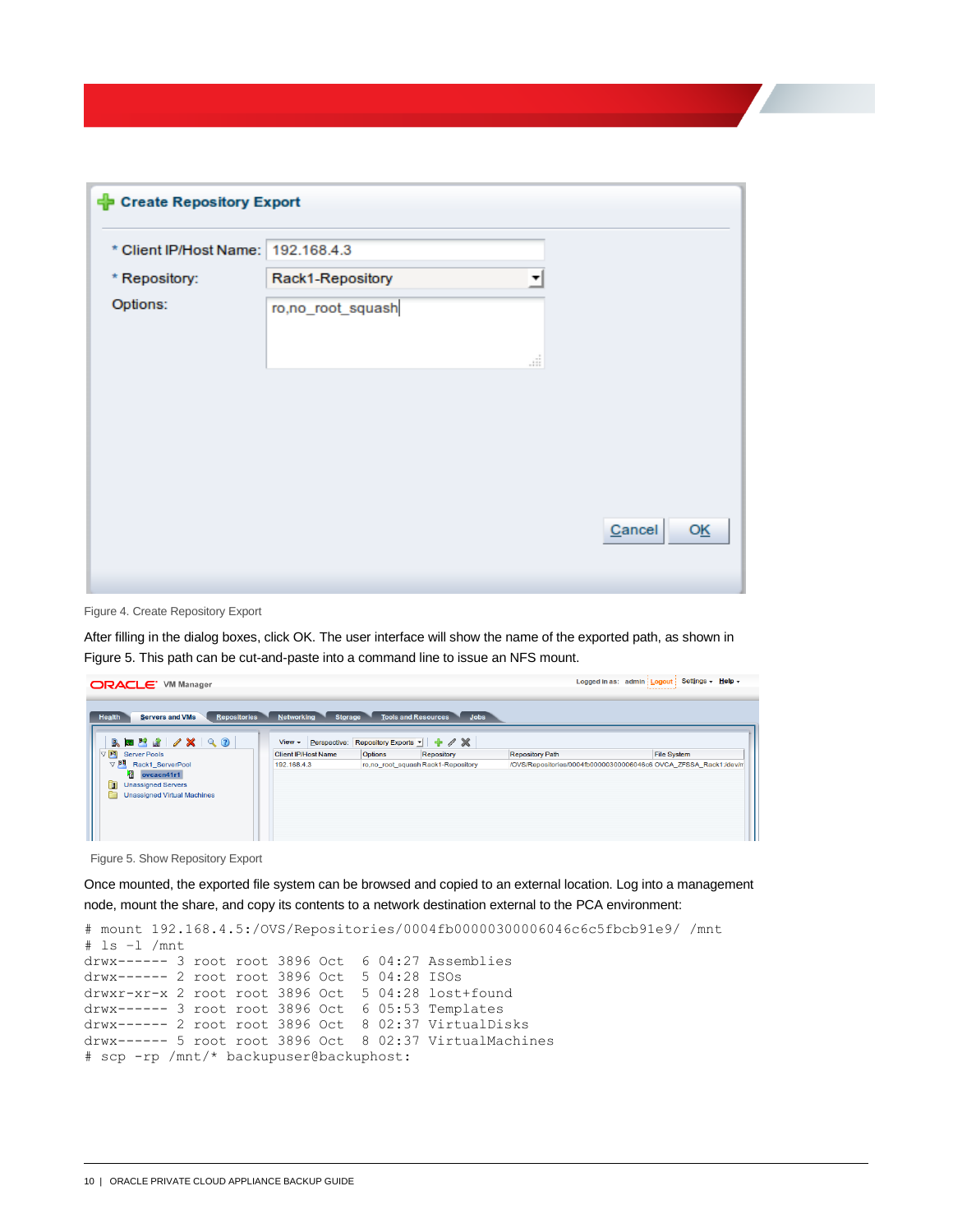This provides a complete backup of the Oracle VM repositories. This procedure uses one of the management nodes as a bastion host to access the repository and copy it to external storage, but the same method could be used with a service virtual machine, as discussed previously. This process is used with standard Oracle VM deployments, and can be managed using documented Oracle VM procedures. PCA systems using software level 2.2.1 or later can create a host network providing network connectivity to the compute nodes, and then directly copy repository contents to external storage without needing an NFS export or bastion host.

#### <span id="page-12-0"></span>Storage Array Snapshot, cloning, and replication

The preceding methods are host-based and "Oracle VM centric", using Oracle VM configuration administrative interfaces to expose important data and create backups. A very effective approach is to use the capabilities available in many storage arrays to provide data protection. This is largely out of the scope of this white paper, as details depend on the different storage array features. This applies to Oracle VM in general rather than being specific to the Private Cloud Appliance, and there are many attractive options.

For example, LUNs or NFS shares can be cloned to provide copies to use for fallback, or to be replicated between different storage devices. Data can be replicated between the internal ZFS appliance and an external ZFS, and then backed up to a remote ZFS appliance or to tape. Similar replication can be done with Fibre Channel devices. This could be used for local backup or for disaster recovery architectures. Combined with application and VM level backup under Oracle VM, this can be a robust approach for data protection.

# <span id="page-12-1"></span>Conclusion and further reading

This whitepaper reviews the architecture of the Private Cloud Appliance, with a special focus on data elements in it that need to be backed up to protect them against outage. PCA creates internal backups of key data components to protect them against accidental erasure or corruption. Additional steps can be used to copy important data to external storage, providing insulation against catastrophic failures.

The first source for further reading is the PCA product pag[e http://www.oracle.com/technetwork/server](http://www.oracle.com/technetwork/server-storage/private-cloud-appliance/overview/index.html)[storage/private-cloud-appliance/overview/index.html](http://www.oracle.com/technetwork/server-storage/private-cloud-appliance/overview/index.html) This has links to the official PCA documentation and PCA whitepapers, including the guide to expanding PCA with ZFS storage at https://www.oracle.com/technetwork/serverstorage/private-cloud-appliance/expanding-oracle-private-cloud-4305175.pdf

The reader is encouraged to review the Oracle VM documentation and whitepapers as most of their content applies to the Private Cloud Appliance. The pag[e http://www.oracle.com/technetwork/server-storage/vm/overview/index-](http://www.oracle.com/technetwork/server-storage/vm/overview/index-160875.html)[160875.html](http://www.oracle.com/technetwork/server-storage/vm/overview/index-160875.html) links to these papers, such a[s http://www.oracle.com/technetwork/server-storage/vm/ovm3-disaster](http://www.oracle.com/technetwork/server-storage/vm/ovm3-disaster-recovery-1872591.pdf)[recovery-1872591.pdf](http://www.oracle.com/technetwork/server-storage/vm/ovm3-disaster-recovery-1872591.pdf) The reader is also encouraged to review MOS note "Oracle VM 3: Getting Started with Disaster Recovery (Doc ID 1959182.1)"..